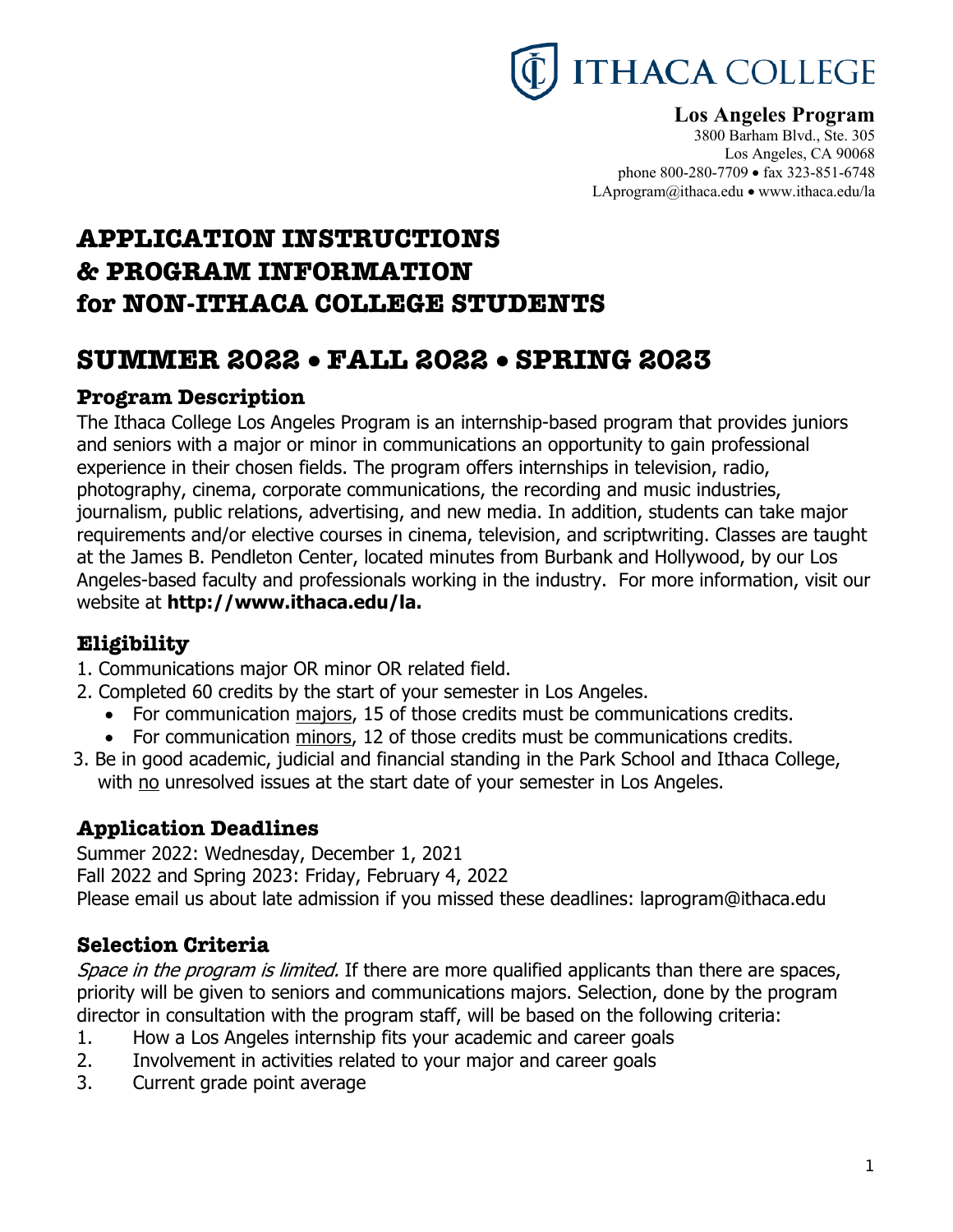# **APPLICATION PROCEDURES and CHECKLIST**

#### **A. Complete the following application materials digitally:**

#### q **LA PROGRAM APPLICATION**

Complete this form and be sure that you fill out the semester preference section in order to be considered.

#### **B. Download, print, fill out and upload to your digital application:**

## q **CONSENT FORM**

If you are not responsible for your own tuition bill, you must also obtain your parent or guardian's signature. Once signed, upload this form to your digital application.

#### q **UNOFFICIAL TRANSCRIPT**

Follow directions found at the "Unofficial Transcript" tab of your digital application. Download and save your unofficial transcript as a PDF file. Upload it to your application by clicking on the yellow folder. Do NOT copy and paste information to the text box provided.

#### **C. Submit the following materials to be filled out digitally:**

q **RESUMÉ** Attach a one-page resume in PDF format.

#### q **ADVISER APPROVAL**

Type in the contact information, including the email address, of your adviser. Once this information is added and submitted your adviser will digitally fill out this form and submit it electronically. It is your responsibility to make sure that this is completed before the due date.

#### q **ACADEMIC and BUSINESS/WORK RECOMMENDATIONS**

□ Type the name or email address of the of the person you are requesting a recommendation from, and click "Search." Pick the person's name from the results and click "Send request." If the person is not currently affiliated with Ithaca College, you will need to manually enter the person's name and email address, then slick "Send request." Once this information is added and submitted your referral will digitally fill out this form and submit it electronically. It is your responsibility to make sure that this is completed before the due date.

#### q **PERSONAL ESSAY** (one-page maximum, single-spaced)

Upload your Personal Essay to your digital application in PDF format. It must be a *specific, well* organized, and honest essay in which you discuss the Los Angeles Program and the internship experience in relation to your academic and career goals. Please put your name at the top of each page. Be sure to proofread your essay for grammar and spelling. Answer these the following questions:

- 1. How will your participation in the LA Program help you meet your academic and career goals?
- 2. At what kind of media organization would you like to intern? (you do not need to name specific organizations)
- 3. What do you hope to gain (skills, knowledge, training, experience, etc.) through your internship experience?
- 4. What experiences during the last two years have prepared you for an LA internship? If you are a communications minor, pay particular attention to this point.

## **D. Notification**

Please email laprogram@ithaca.edu that you have completed your application or if you have any issues during the application process.

#### **E. If you are accepted into the ICLA Program, you will be given information about how to search for and apply to internships listed in our database.**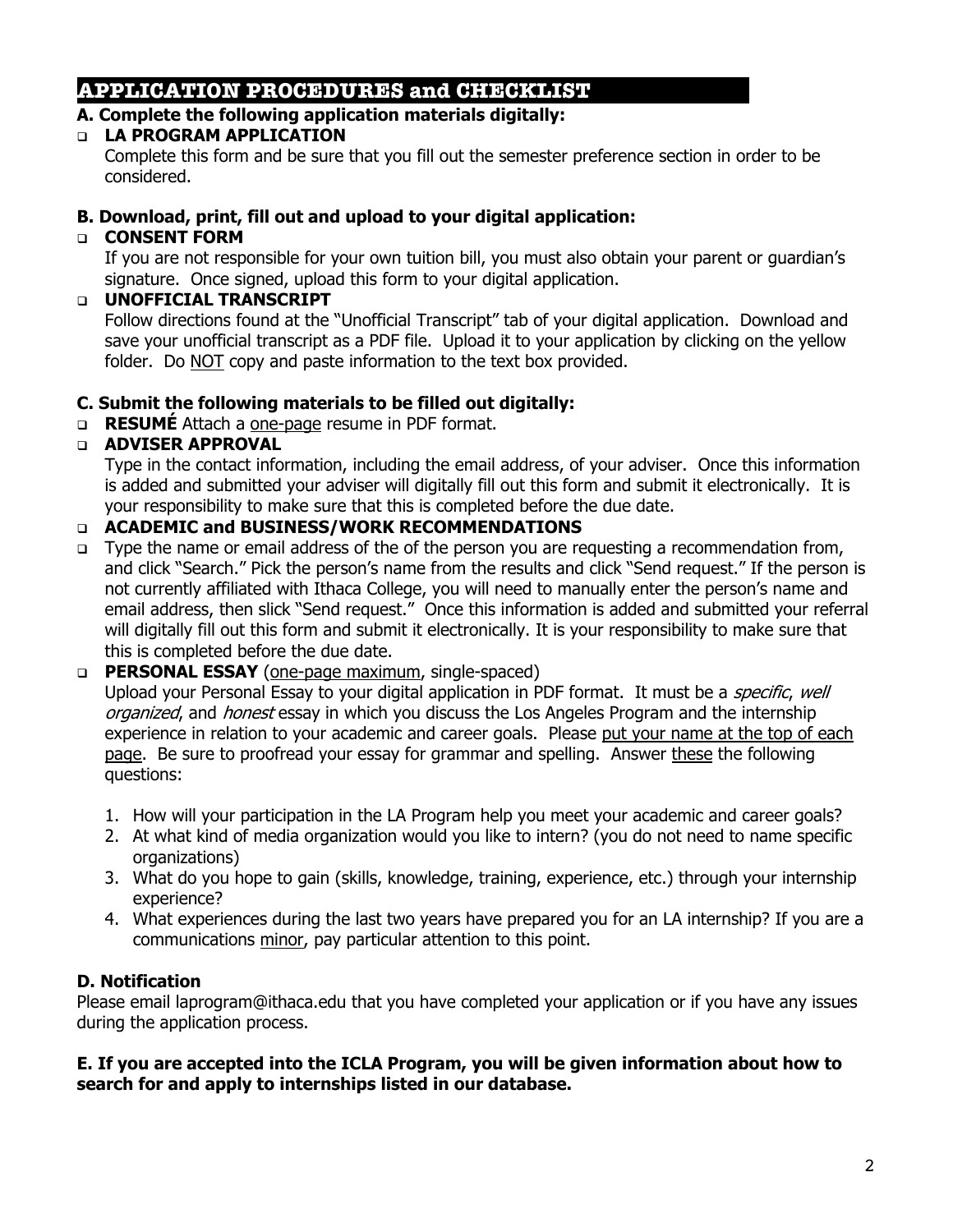# **PROGRAM COSTS**

When you attend the Ithaca College LA Program, you are registered as a full-time Ithaca College student. The cost of tuition for students attending the Los Angeles program is the same as on-campus Ithaca College students. Summer students pay per credit hour.

#### **TUITION**

Students attending the Ithaca Los Angeles Program are registered as full-time Ithaca College students. **Tuition costs are determined in March for the following summer and school year**. Check the program website for updated cost information (www.ithaca.edu/la).

Summer students are charged tuition per credit hour, and there is a 3-credit minimum for summer registration. Cost of tuition in summer 2021 was \$1,554 per credit. Cost of tuition for fall 2021 or spring 2022 was \$23,305 per semester.

#### **HOUSING INFORMATION**

ICLA students may arrange their own housing or lease apartments directly from Kapi Student Housing. Kapi leases apartments at two locations near the ICLA Pendleton Center at AVA Toluca Hills Apartments and AVA Burbank Apartments. Apartments are fully furnished two-bedroom/two-bathroom apartments and can accommodate 2-4 students. For additional information, please visit www.kapihousing.com/ithaca/.

#### **COST OF HOUSING**

Housing cost for Kapi apartments ranges from about \$5500 to \$6500 per person for a shared room in a 2-bedroom apartment. Private bedrooms are also available from Kapi at about double cost.

#### **ADDITIONAL COSTS**

There is no meal plan. In addition to meals, students will be responsible for transportation in and around Los Angeles, books, laundry, and personal items. Parking at Kapi apartments ranges from \$75-\$100 per month and is limited in availability.

#### **PROGRAM STAFF**

Dr. Stephen Tropiano, Director; Professor Steven Ginsberg, Pendleton Chair; Associate Professor Jon Bassinger-Flores, Programs and Services Coordinator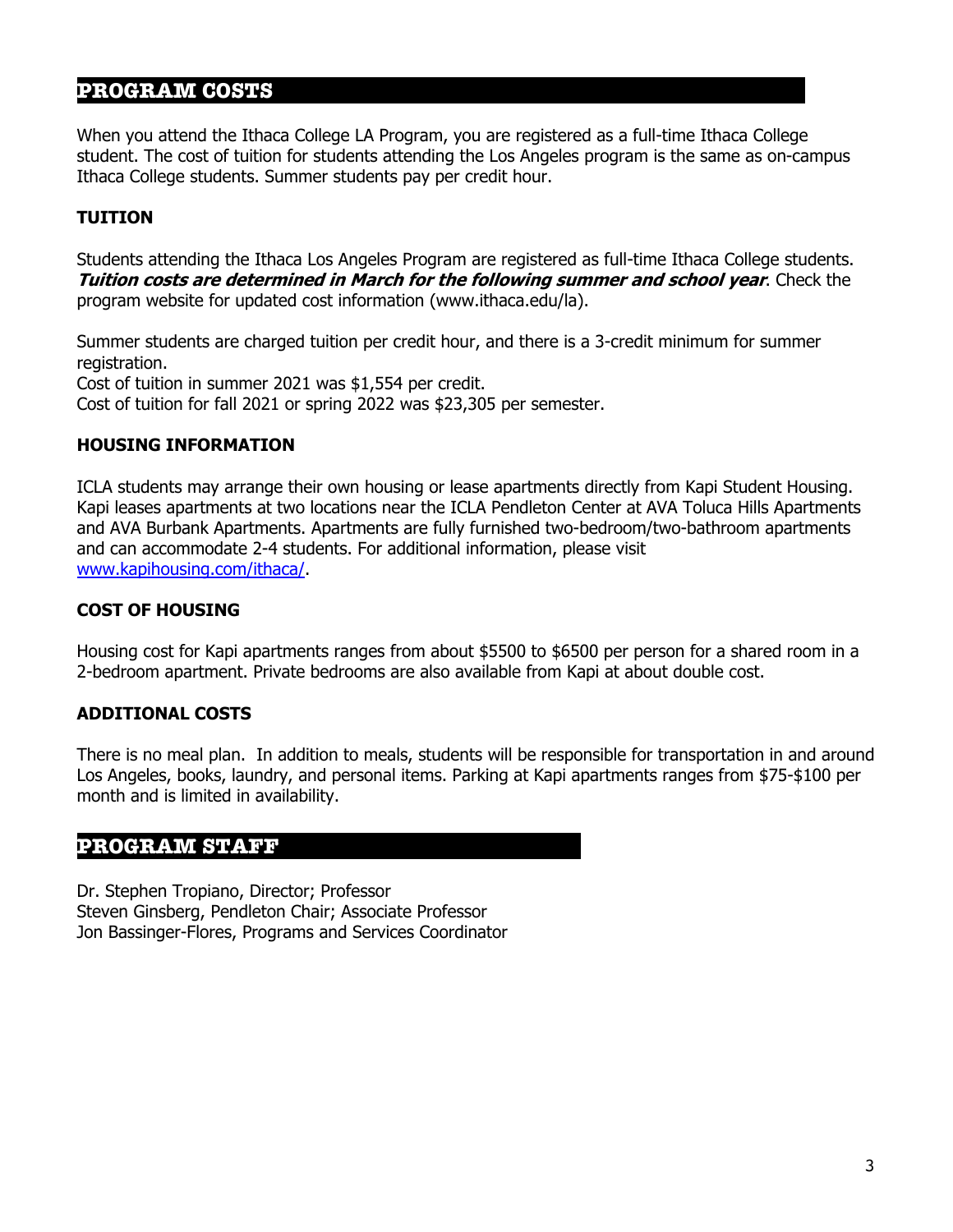#### **LOS ANGELES PROGRAM 2022-2023 CALENDAR**

#### **SUMMER 2022**

| Housing opens; students arrive in Los Angeles |
|-----------------------------------------------|
| Orientation (Mandatory)                       |
| Classes and internships begin                 |
| Orientation for graduated seniors (if needed) |
| Classes and internships end                   |
| Housing ends                                  |
|                                               |

#### **FALL 2022**

| Monday-Tuesday, August 15-16 | Housing opens; students arrive in Los Angeles |
|------------------------------|-----------------------------------------------|
| Wednesday, August 17         | Orientation (Mandatory)                       |
| Monday, August 22            | Classes and internships begin                 |
| Mon.- Fri., November 21-25   | Thanksgiving Break (classes not in session)   |
| Friday, December 2           | Classes and internships end                   |
| Monday-Friday December 5-9   | Final exams                                   |
| Sunday, December 11          | Housing ends                                  |

# **SPRING 2023\*\***

TENTATIVE DATES Monday, January 9, 2023 Housing opens Wednesday, January 11, 2023 Mandatory Orientation Sunday, May 7, 2023 Housing closes

\*\*Final scheduled will be emailed at the time of acceptance into the spring 2023 semester. The ICLA website will be updated with the final schedule as soon as it is available.

# **ACADEMIC & COURSE REGISTRATION INFORMATION**

#### **IF YOU ARE APPLYING FOR FALL 2022 OR SPRING 2023:**

Fall and spring semester students generally register for 15 credits. The minimum number you can take is 13 credits; the maximum is 18. All students are required to register for a 6-credit internship and "Media Industries," a 1-credit seminar.

| A full-time schedule consists of: | Internship                      | 6-8 credits   |
|-----------------------------------|---------------------------------|---------------|
|                                   | Media Industries                | 1 credit      |
|                                   | One to two 3-4 credit course(s) | 3-8 credits   |
|                                   | TOTAL                           | 13-17 credits |

#### **IF YOU ARE APPLYING FOR SUMMER 2022:**

You must enroll for 3-5 internship credits; the maximum is 5 credits. The maximum total number of internship and course credits you can take is 11 credits. You do not have to enroll in any courses. NOTE: Graduated students may enroll for just 1 internship credit.